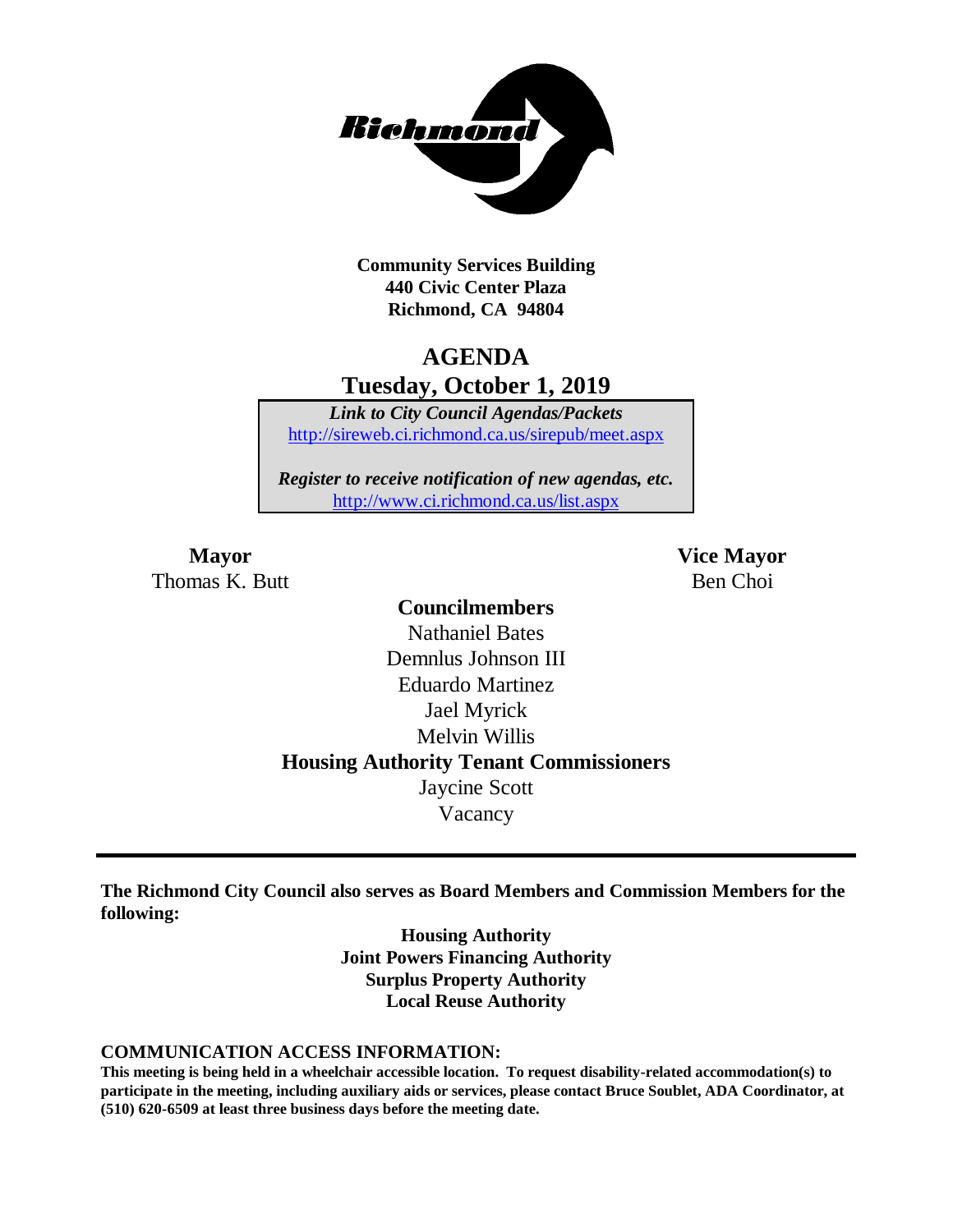# **MEETING PROCEDURES**

The City of Richmond encourages community participation at its City Council meetings and has established procedures that are intended to accommodate public input in a timely and time-sensitive way. As a courtesy to all members of the public who wish to participate in City Council meetings, please observe the following procedures:

**PUBLIC COMMENT ON AGENDA ITEMS:** Anyone who desires to address the City Council on items appearing on the agenda must complete and file a pink speaker's card with the City Clerk **prior** to the City Council's consideration of the item. Once the City Clerk has announced the item, no person shall be permitted to speak on the item other than those persons who have submitted their names to the City Clerk. Your name will be called when the item is announced for discussion. **Each speaker will be allowed up to TWO (2) MINUTES to address the City Council on NON-PUBLIC HEARING items listed on the agenda. Speakers are allowed up to THREE (3) minutes on PUBLIC HEARING items.**

**OPEN FORUM FOR PUBLIC COMMENT:** Individuals who would like to address the City Council on matters not listed on the agenda or on items remaining on the consent calendar may do so under Open Forum. All speakers must complete and file a pink speaker's card with the City Clerk **prior** to the commencement of Open Forum. The amount of time allotted to individual speakers shall be determined based on the number of persons requesting to speak during this item. **The time allocation for each speaker will be as follows:** 15 or fewer speakers, a maximum of 2 minutes; 16 to 24 speakers, a maximum of 1 and one-half minutes; and 25 or more speakers, a maximum of 1 minute.

### **SPEAKERS ARE REQUESTED TO OCCUPY THE RESERVED SEATS IN THE FRONT ROW BEHIND THE SPEAKER'S PODIUM AS THEIR NAME IS ANNOUNCED BY THE CITY CLERK.**

**CONSENT CALENDAR:** Consent Calendar items are considered routine and will be enacted, approved or adopted by one motion unless a request for removal for discussion or explanation is received from the audience or the City Council. A member of the audience requesting to remove an item from the consent calendar that is sponsored by City staff must first complete a speaker's card and discuss the item with a City staff person who has knowledge of the subject material **prior** to filing the card with the City Clerk and **prior** to the City Council's consideration of Agenda Review. Councilmembers who request to remove an item from the consent calendar must do so during Agenda Review. An item removed from the Consent Calendar may be placed anywhere on the agenda following the City Council's agenda review.

**CONDUCT AT MEETINGS:** Richmond City Council meetings are limited public forums during which the City strives to provide an open, safe atmosphere and promote robust public debate. Members of the public, however, must comply with state law, as well as the City's laws and procedures and may not actually disrupt the orderly conduct of these meetings. The public, for example, may not shout or use amplifying devices, must submit comment cards and speak during their allotted time, may not create a physical disturbance, may not speak on matters unrelated to issues within the jurisdiction of the City Council or the agenda item at hand, and may not cause immediate threats to public safety.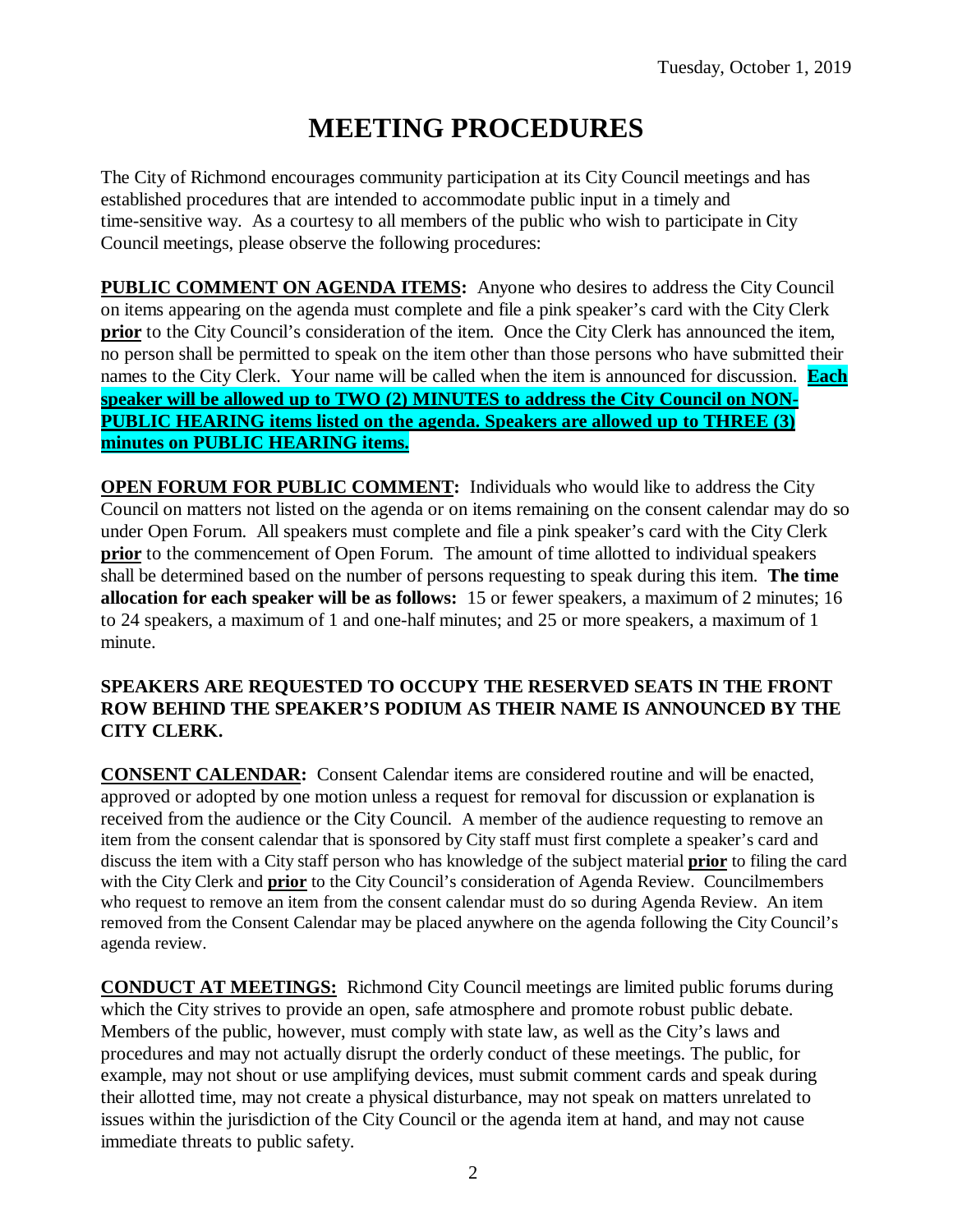**CITY HARASSMENT POLICY:** The City invites public comment and critique about its operations, including comment about the performance of its public officials and employees, at the public meetings of the City Council and boards and commissions. However, discriminatory or harassing comments about or in the presence of City employees, even comments by third parties, may create a hostile work environment, if severe or pervasive. The City prohibits harassment against an applicant, employee, or contractor on the basis of race, religious creed, color, national origin, ancestry, physical disability, medical condition, mental disability, marital status, sex (including pregnancy, childbirth, and related medical conditions), sexual orientation, gender identity, age or veteran status, or any other characteristic protected by federal, state or local law. In order to acknowledge the public's right to comment on City operations at public meetings, which could include comments that violate the City's harassment policy if such comments do not cause an actual disruption under the Council Rules and Procedures, while taking reasonable steps to protect City employees from discrimination and harassment, City Boards and Commissions shall adhere to the following procedures. If any person makes a harassing remark at a public meeting that violates the above City policy prohibiting harassment, the presiding officer of the meeting may, at the conclusion of the speaker's remarks and allotted time: (a) remind the public that the City's Policy Regarding Harassment of its Employees is contained in the written posted agenda; and (b) state that comments in violation of City policy are not condoned by the City and will play no role in City decisions. If any person makes a harassing remark at a public meeting that violates the above City policy, any City employee in the room who is offended by remarks violating the City's policy is excused from attendance at the meeting. No City employee is compelled to remain in attendance where it appears likely that speakers will make further harassing comments. If an employee leaves a City meeting for this reason, the presiding officer may send a designee to notify any offended employee who has left the meeting when those comments are likely concluded so that the employee may return to the meeting. The presiding officer may remind an employee or any council or board or commission member that he or she may leave the meeting if a remark violating the City's harassment policy is made. These procedures supplement the Council Rules and Procedures relating to disruption of orderly conduct at Council meetings.

Any law enforcement officer on duty or whose service is commanded by the presiding officer shall be Sergeant-at-Arms of the Council meetings. He/she, or they, shall carry out all orders and instructions given by the presiding officer for the purpose of maintaining order and decorum at the Council meetings (City Council Rules of Procedure and Order Section III F, RMC Section 2.12.030).

**\*\*\*\*\*\*\*\*\*\*\*\*\*\*\*\*\*\*\*\*\*\*\*\*\*\*\*\*\*\*\*\*\*\*\*\*\*\*\*\*\*\*\*\*\*\*\*\*\*\*\*\*\*\*\*\*\*\***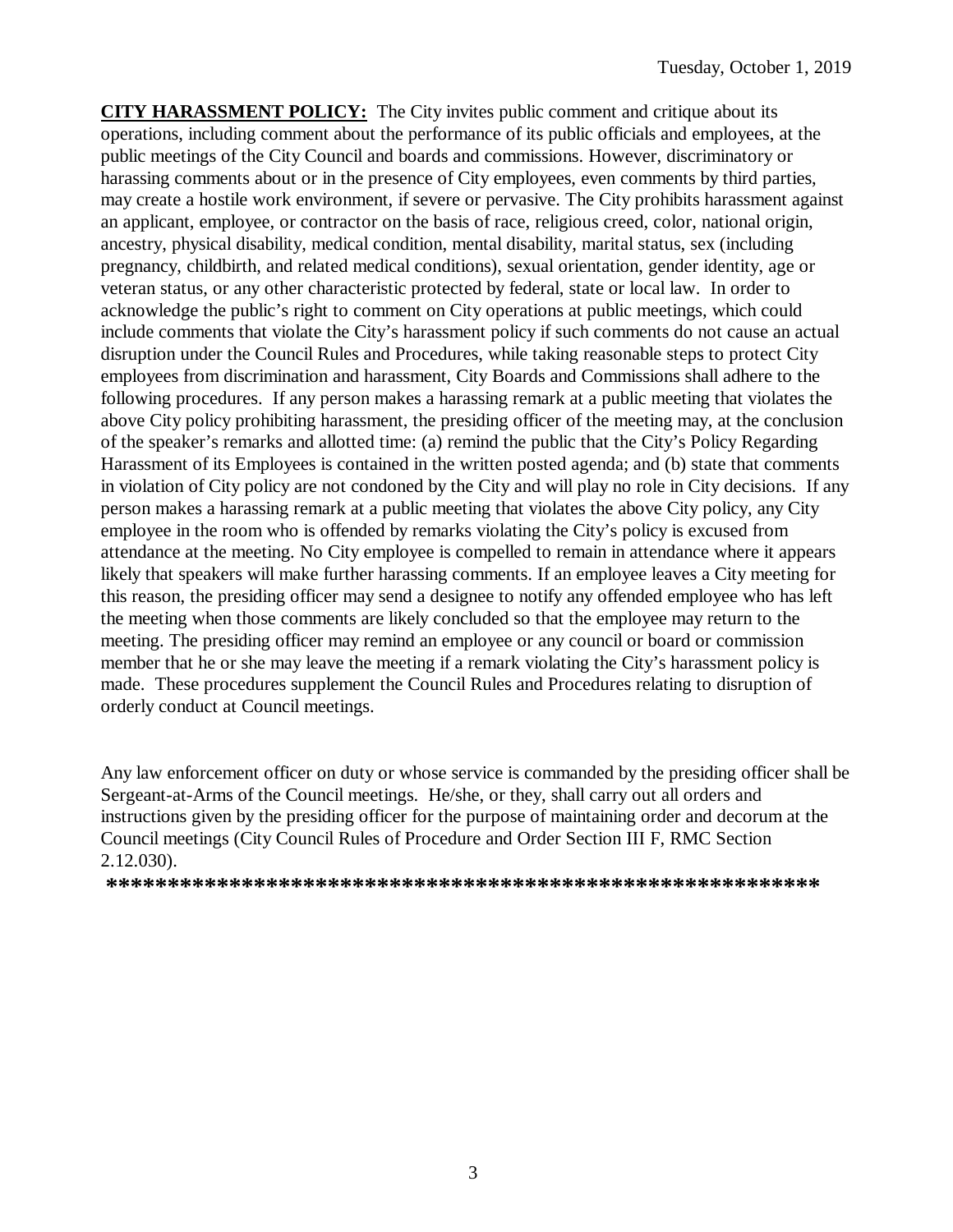# **OPEN SESSION TO HEAR PUBLIC COMMENT BEFORE CLOSED SESSION**

5:00 p.m.

### **A. ROLL CALL**

### **B. PUBLIC COMMENT BEFORE CLOSED SESSION**

### **C. ADJOURN TO CLOSED SESSION**

### **CLOSED SESSION**

Shimada Room of the Community Services Building

#### **CITY COUNCIL**

CONFERENCE WITH LEGAL COUNSEL - EXISTING LITIGATION (paragraph (1) of Subdivision [d] of Government Code Section 54956.9):

Department of Homeland Security vs. Regents of University of California

Trump vs. NAACP

McAleenan vs. Vidal

CONFERENCE WITH LEGAL COUNSEL - ANTICIPATED LITIGATION (Significant exposure to litigation pursuant to paragraph (2) or (3) of Subdivision (d) [as applicable] of Government Code Section 54956.9):

One case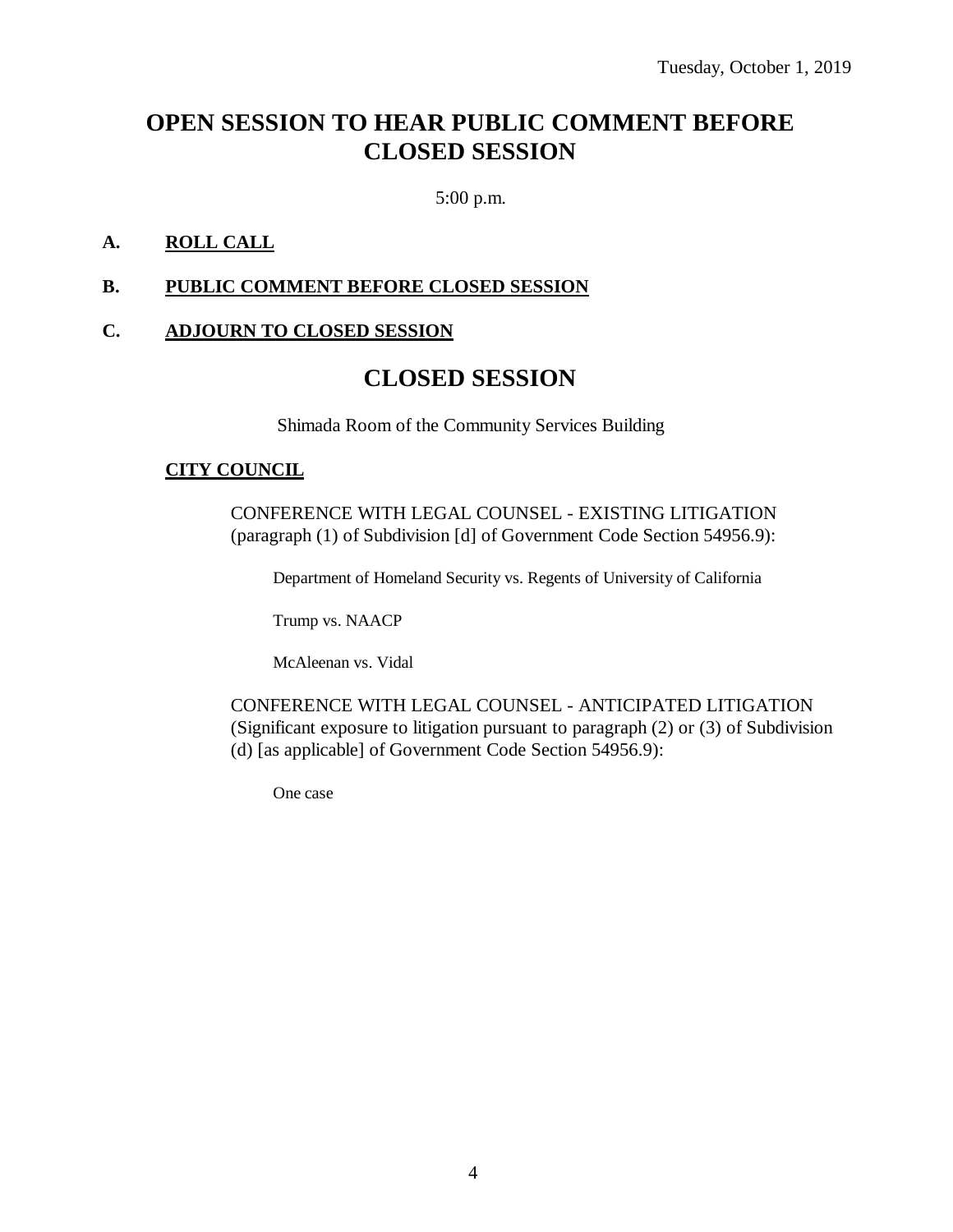# **REGULAR MEETING OF THE RICHMOND CITY COUNCIL**

6:30 p.m.

- **A. PLEDGE TO THE FLAG**
- **B. ROLL CALL**
- **C. STATEMENT OF CONFLICT OF INTEREST**
- **D. AGENDA REVIEW**

### **E. REPORT FROM THE CITY ATTORNEY OF FINAL DECISIONS MADE DURING CLOSED SESSION**

- **F. REPORT FROM THE CITY MANAGER**
- **G. OPEN FORUM FOR PUBLIC COMMENT**

### **H. CITY COUNCIL CONSENT CALENDAR**

- **H-1.** ADOPT a resolution approving emergency justification for Veolia Water to manage and award a Wastewater Treatment Plant discharge pipe repair project contract to WR Forde, in an amount not to exceed \$189,312.50 [proposal cost of \$162,500 plus Veolia's 16.5 percent mark-up of \$26,812.50] - Water Resource Recovery Department (Yader Bermudez 510-774-6300).
- **H-2.** APPROVE the purchase of 100 fitted Safariland Second Chance Summit Series Threat Level lIlA Ballistic vests and 100 Carrier Vests in an amount not to exceed \$132,651 - Police Department (Interim Chief Bisa French 621-1802).
- **H-3.** ADOPT a resolution to accept and appropriate the program narrative and budget in the amount of \$1,000,000 for the 2019-2023 Youth Reinvestment Grant Award, a four year grant; and to AUTHORIZE the city manager, or his designee, to negotiate and enter into contracts for four years with the following community based organizations: Richmond Police Activities League (RPAL) (\$400,000), Youth Services Bureau (YSB) (\$250,000), Safe Return Project (\$250,000) National Council on Crime and Delinquency (NCCD) (\$10,000) annually and to execute all budgetary amendments approved by the Board of State and Community Corrections - Office of Neighborhood Safety (Sam Vaughn 620- 5422).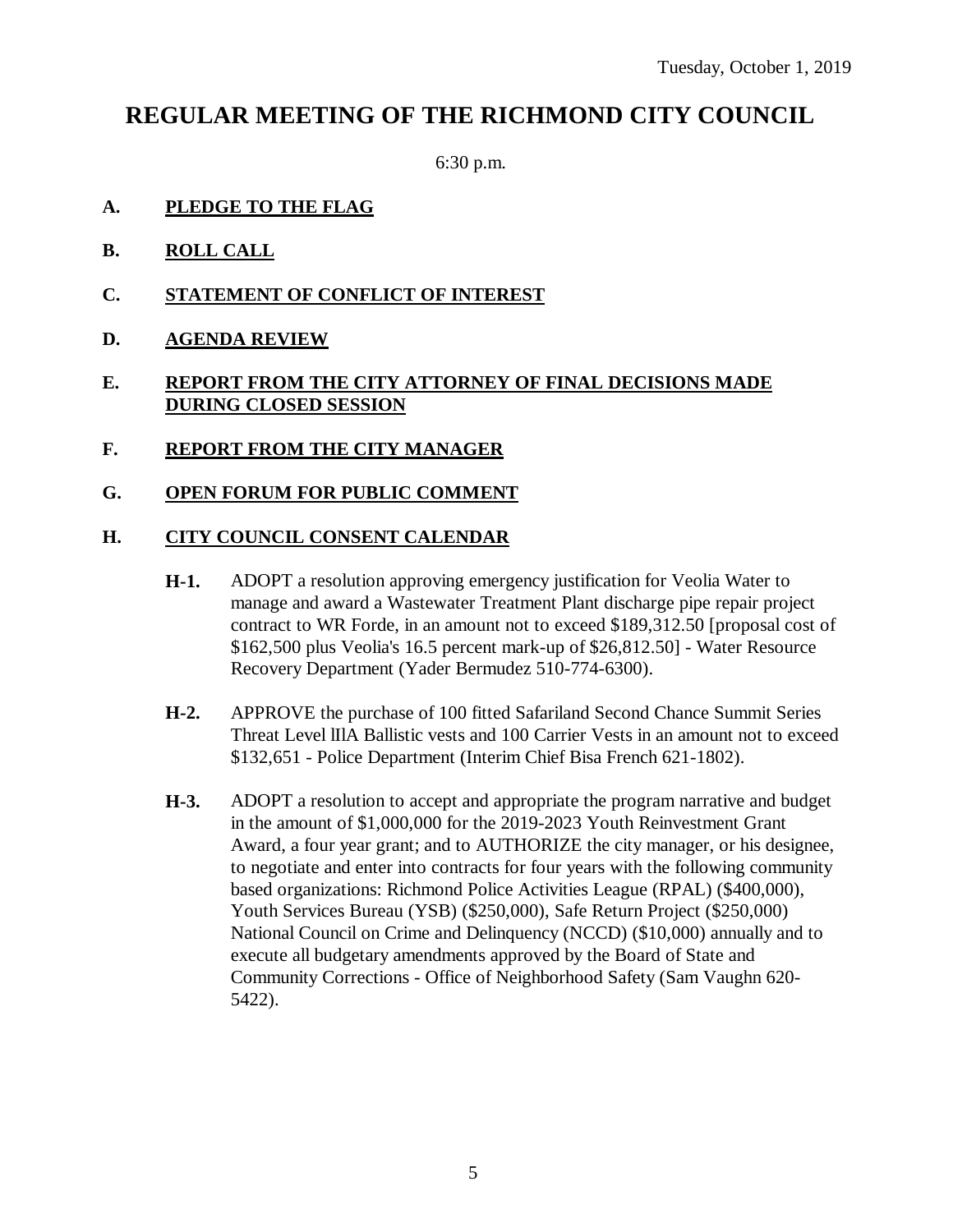- **H-4.** APPROVE appointments to the Environmental Community Investment Agreement Transportation Oversight Committee: APPOINT Marena Brown, reappointment, seat #1, term expiration date of July 25, 2022; Eric Anderson, reappointment, seat #2, term expiration date July 25, 2022; Martha Serianz, reappointment, seat #3, term expiration date July 25, 2022; and Kiran Agarwal, reappointment, seat #4, term expiration date July 25, 2022 - Office of the Mayor (Mayor Tom Butt 620-6503).
- **H-5.** APPROVE appointments to the Arts and Culture Commission: APPOINT Tom Lyons, new appointment, seat #3, filing an unexpired term with an expiration date of January 31, 2023; and Lynson Beaulieu, new appointment, seat #7, filing an unexpired term with an expiration date of January 31, 2021 - Office of the Mayor (Mayor Tom Butt 620-6503).
- **H-6.** APPROVE an appointment to the Economic Development Commission: APPOINT Orrian Willis, new appointment, seat #14, filing unexpired term with an expiration date of March 30, 2022 - Office of the Mayor (Mayor Tom Butt 620-6503).
- **H-7.** ACCEPT and APPROPRIATE grant funds from the Workforce Innovation and Opportunity Act, Title II: Adult Education and Family Literacy Act Grant program in the amount of \$41,480, to support a variety of education programs for the community, and APPROVE the grant acceptance agreement for Fiscal Year 2019-2020 - Library and Cultural Services Department (Katy Curl 620- 6554/Abigail Sims-Evelyn 307-8082).
- **H-8.** APPROVE the minutes of the September 17, 2019, Regular City Council meeting - City Clerk's Office (Pamela Christian 620-6513).
- **H-9.** ADOPT an ordinance (second reading) to establish wages, salaries, and compensation for the new Communications Dispatcher II (Per- Diem) classification (Salary Range No. 410C \$31.37 - \$37.22/hour) - Human Resources Management Department (Lisa Stephenson/Donna Newton 620-6600). **This item was continued from the September 24, 2019, meeting.**
- **H-10.** ADOPT a resolution revising the authorization list on the Local Agency Investment Fund (LAIF) accounts to reflect the current staff assignments in the Finance Department - Finance Department (Belinda Brown 620-6740).
- **H-11.** RECEIVE the City's Investment and Cash Balance Report for the month of August 2019 - Finance Department (Belinda Brown 620-6740).
- **H-12.** ADOPT a resolution amending the small wireless facilities policy to provide additional clarification regarding the policy, including alternative sites analysis, and to address community input - Planning and Building Services Department (Lina Velasco 620-6706).